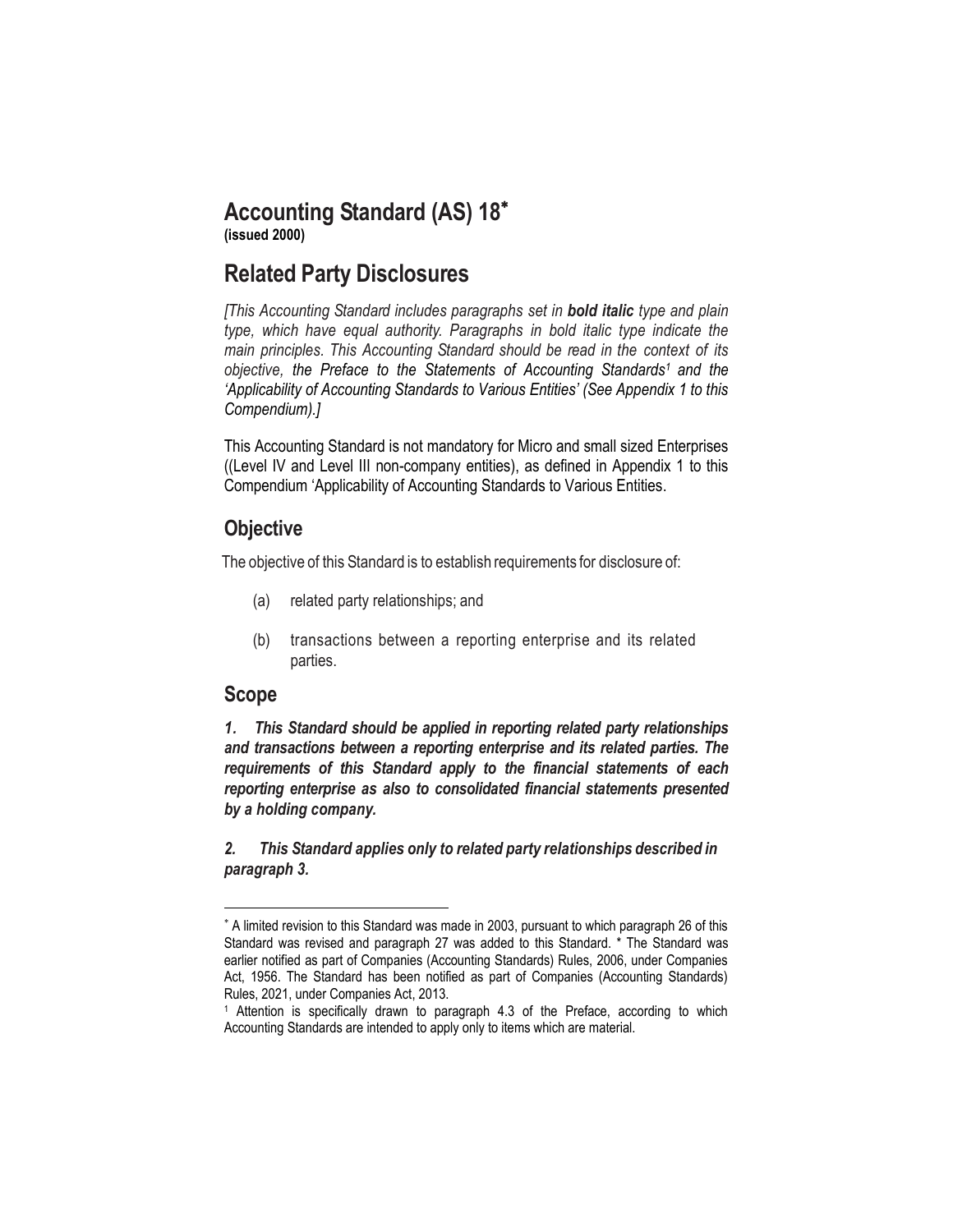3. This Standard deals only with related party relationships described in (a) to (e) below:

- (a) enterprises that directly, or indirectly through one or more intermediaries, control, or are controlled by, or are under common control with, the reporting enterprise (this includes holding companies, subsidiaries and fellow subsidiaries);
- (b) associates and joint ventures of the reporting enterprise and the investing party or venturer in respect of which the reporting enterprise is an associate or a joint venture;
- (c) individuals owning, directly or indirectly, an interest in the voting power of the reporting enterprise that gives them control or significant influence over the enterprise, and relatives of any such individual;
- (d) key management personnel and relatives of such personnel; and
- (e) enterprises over which any person described in (c) or (d) is able to exercise significant influence. This includes enterprises owned by directors or major shareholders of the reporting enterprise and enterprises that have a member of key management in common with the reporting enterprise.

4. In the context of this Standard, the following are deemed not to be related parties:

- (a) two companies simply because they have a director in common, notwithstanding paragraph 3(d) or (e) above (unless the director is able to affect the policies of both companies in their mutual dealings);
- (b) a single customer, supplier, franchiser, distributor, or general agent with whom an enterprise transacts a significant volume of business merely by virtue of the resulting economic dependence; and
- (c) the parties listed below, in the course of their normal dealings with an enterprise by virtue only of those dealings (although they may circumscribe the freedom of action of the enterprise or participate in its decision-making process):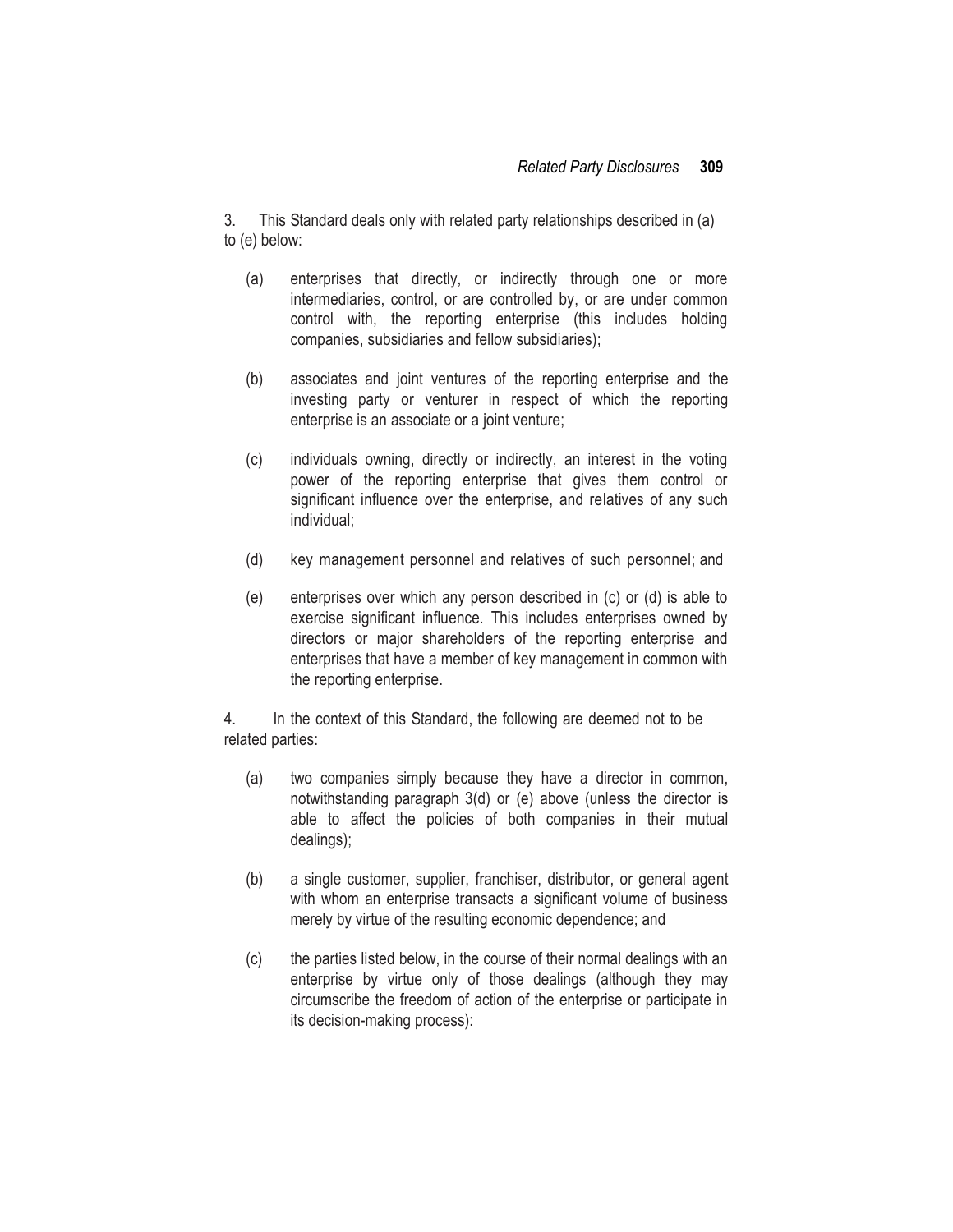- (i) providers of finance;
- (ii) trade unions:
- (iii) public utilities;
- (iv) government departments and government agencies including government sponsored bodies.

#### *5. Related party disclosure requirements as laid down in this Standard do not apply in circumstances where providing such disclosures would conflict with the reporting enterprise's duties of confidentiality as specifically required in terms of a statute or by any regulator or similar competent authority.*

6. In case a statute or a regulator or a similar competent authority governing an enterprise prohibit the enterprise to disclose certain information which is required to be disclosed as per this Standard, disclosure of such information is not warranted. For example, banks are obliged by law to maintain confidentiality in respect of their customers' transactions and this Standard would not override the obligation to preserve the confidentiality of customers' dealings.

### *7. No disclosure is required in consolidated financial statements in respect of intra-group transactions.*

8. Disclosure of transactions between members of a group is unnecessary in consolidated financial statements because consolidated financial statements present information about the holding and its subsidiaries as a single reporting enterprise.

*9. No disclosure is required in the financial statements of state-controlled enterprises as regards related party relationships with other state-controlled enterprises and transactions with such enterprises.*

# **Definitions**

*10. For the purpose of this Standard, the following terms are used with the meanings specified:*

*10.1 Related party - parties are considered to be related if at any time during the reporting period one party has the ability to control the other party or exercise significant influence over the other party in making*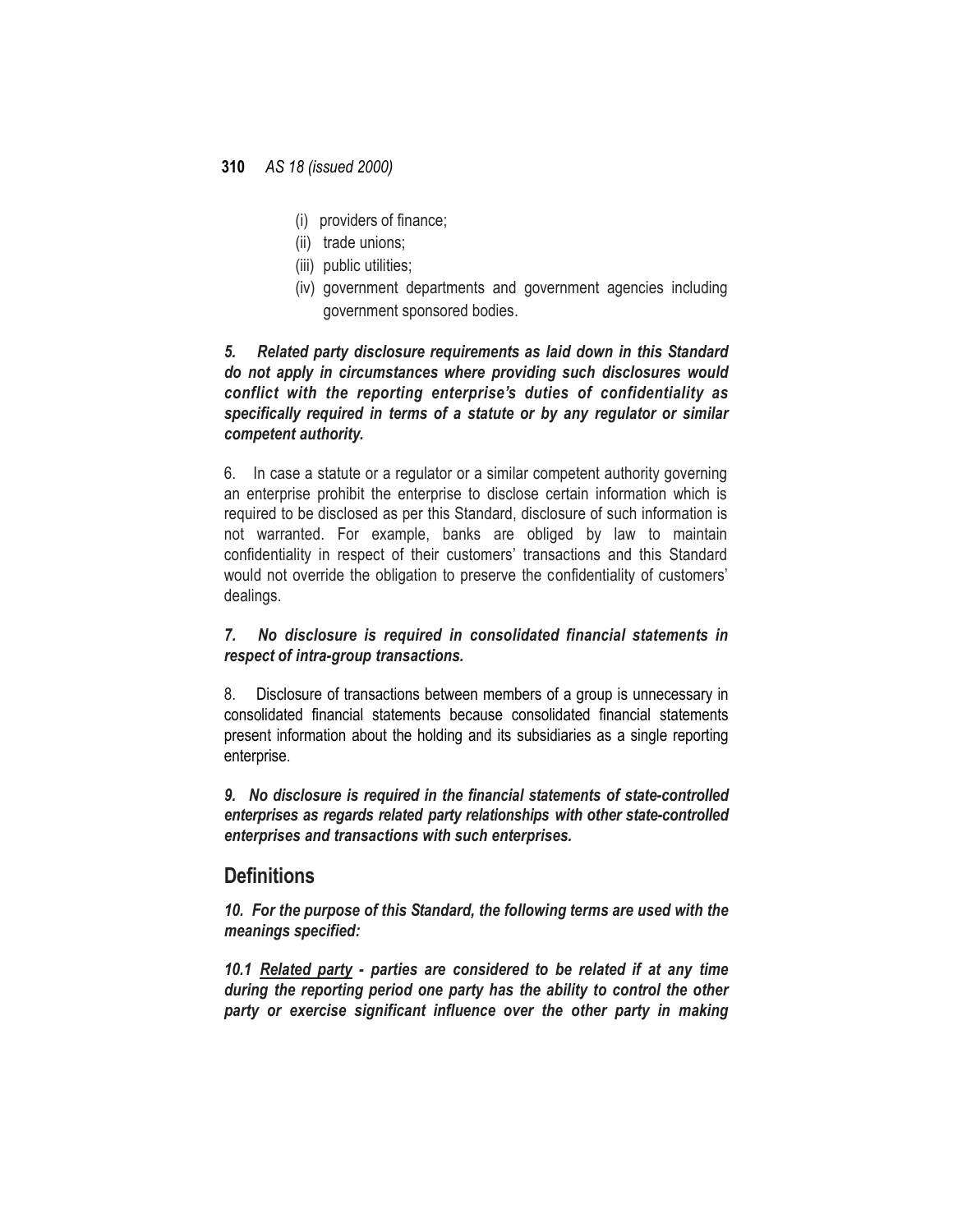*financial and/or operating decisions.*

*10.2 Related party transaction - a transfer of resources or obligations between related parties, regardless of whether or not a price is charged.*

*10.3 Control – (a) ownership, directly or indirectly, of more than one half of the voting power of an enterprise, or*

*(b) control of the composition of the board of directors in the case of a company or of the composition of the corresponding governing body in case of any other enterprise, or*

*(c) a substantial interest in voting power and the power to direct, by statute or agreement, the financial and/or operating policies of the enterprise.*

*10.4 Significant influence - participation in the financial and/or operating policy decisions of an enterprise, but not control of those policies.*

*10.5 An Associate - an enterprise in which an investing reporting party has significant influence and which is neither a subsidiary nor a joint venture of that party.*

*10.6 A Joint venture - a contractual arrangement whereby two or more parties undertake an economic activity which is subject to joint control.*

*10.7 Joint control - the contractually agreed sharing of power to govern the financial and operating policies of an economic activity so as to obtain benefits from it.*

*10.8 Key management personnel - those persons who have the authority and responsibility for planning, directing and controlling the activities of the reporting enterprise.*

*10.9 Relative – in relation to an individual, means the spouse, son, daughter, brother, sister, father and mother who may be expected to influence, or be influenced by, that individual in his/her dealings with the reporting enterprise.*

*10.10 Holding company - a company having one or more subsidiaries.*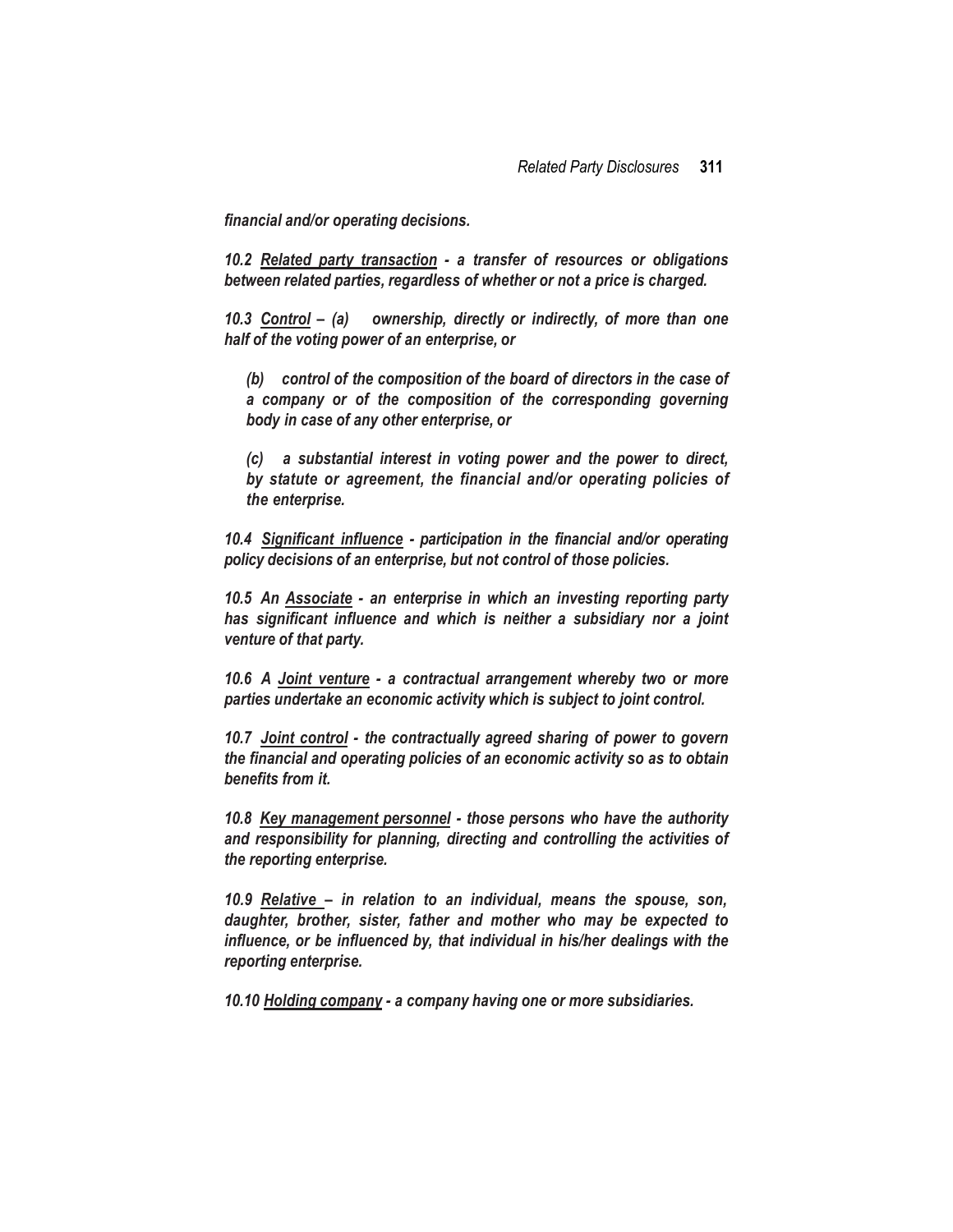#### *10.11 Subsidiary - a company:*

- *(a) in which another company (the holding company) holds, either by itself and/or through one or more subsidiaries, more than one-half in nominal value of its equity share capital; or*
- *(b) of which another company (the holding company) controls, either by itself and/or through one or more subsidiaries, the composition of its board of directors.*

*10.12 Fellow subsidiary - a company is considered to be a fellow subsidiary of another company if both are subsidiaries of the same holding company.*

#### *10.13 State-controlled enterprise - an enterprise which is under the control of the Central Government and/or any State Government(s).*

11. For the purpose of this Standard, an enterprise is considered to control the composition of

- (i) the board of directors of a company, if it has the power, without the consent or concurrence of any other person, to appoint or remove all or a majority of directors of that company. An enterprise is deemed to have the power to appoint a director if any of the following conditions is satisfied:
	- (a) a person cannot be appointed as director without the exercise in his favour by that enterprise of such a power as aforesaid; or
	- (b) a person's appointment as director follows necessarily from his appointment to a position held by him in that enterprise; or
	- (c) the director is nominated by that enterprise; in case that enterprise is a company, the director is nominated by that company/subsidiary thereof.
- (ii) the governing body of an enterprise that is not a company, if it has the power, without the consent or the concurrence of any other person, to appoint or remove all or a majority of members of the governing body of that other enterprise. An enterprise is deemed to have the power to appoint a member if any of the following conditions is satisfied: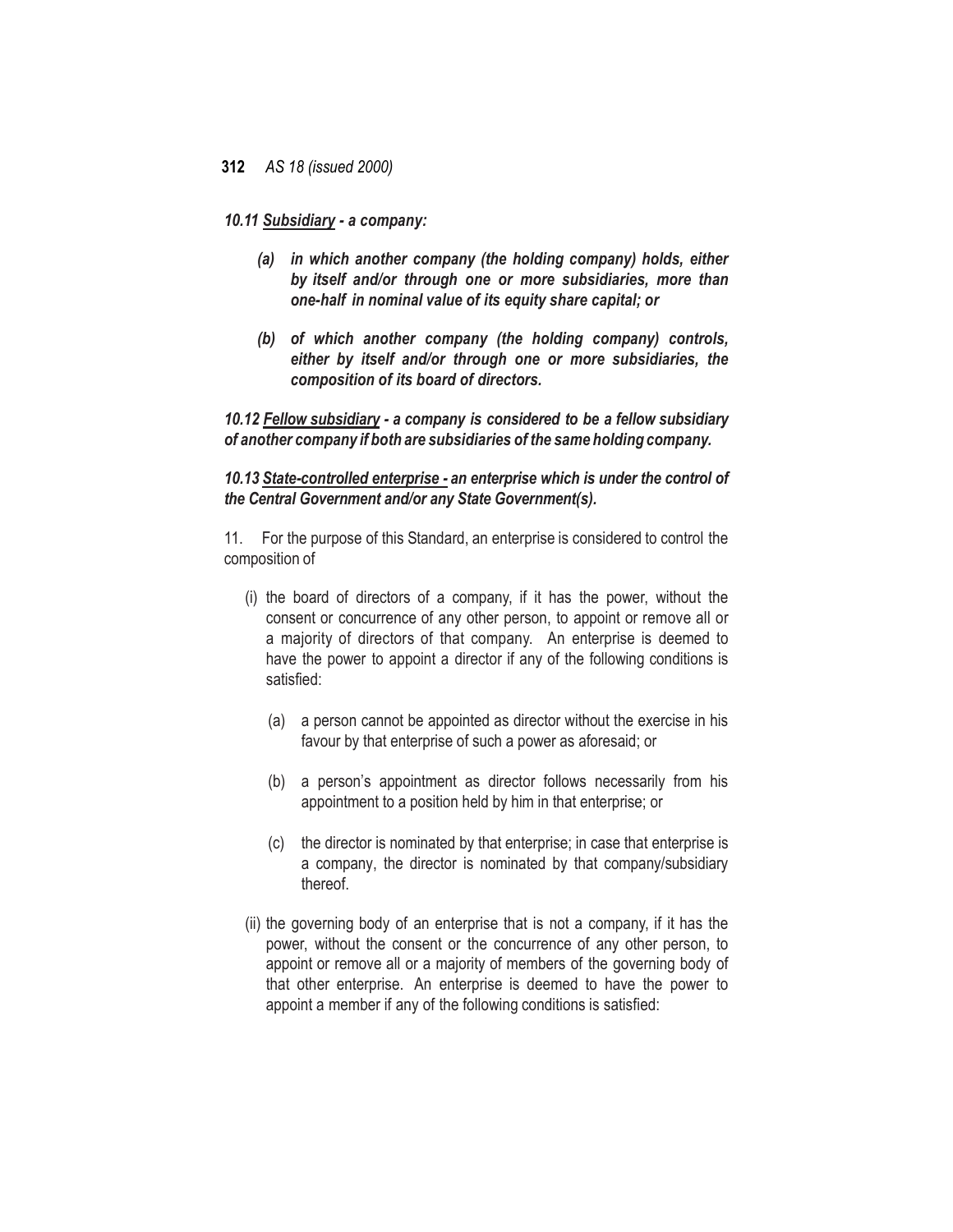- (a) a person cannot be appointed as member of the governing body without the exercise in his favour by that other enterprise of such a power as aforesaid; or
- (b) a person's appointment as member of the governing body follows necessarily from his appointment to a position held by him in that other enterprise; or
- (c) the member of the governing body is nominated by that other enterprise.

12. An enterprise is considered to have a substantial interest in another enterprise if that enterprise owns, directly or indirectly, 20 per cent or more interest in the voting power of the other enterprise. Similarly, an individual is considered to have a substantial interest in an enterprise, if that individual owns, directly or indirectly, 20 per cent or more interest in the voting power of the enterprise.

13. Significant influence may be exercised in several ways, for example, by representation on the board of directors, participation in the policy making process, material inter-company transactions, interchange of managerial personnel, or dependence on technical information. Significant influence may be gained by share ownership, statute or agreement. As regards share ownership, if an investing party holds, directly or indirectly through intermediaries, 20 per cent or more of the voting power of the enterprise, it is presumed that the investing party does have significant influence, unless it can be clearly demonstrated that this is not the case. Conversely, if the investing party holds, directly or indirectly through intermediaries, less than 20 per cent of the voting power of the enterprise, it is presumed that the investing party does not have significant influence, unless such influence can be clearly demonstrated. A substantial or majority ownership by another investing party does not necessarily preclude an investing party from having significant influence.

#### Explanation

An intermediary means a subsidiary as defined in AS 21, *Consolidated Financial Statements.*

14. Key management personnel are those persons who have the authority and responsibility for planning, directing and controlling the activities of the reporting enterprise. For example, in the case of a company, the managing director(s), whole time director(s), manager and any person in accordance with whose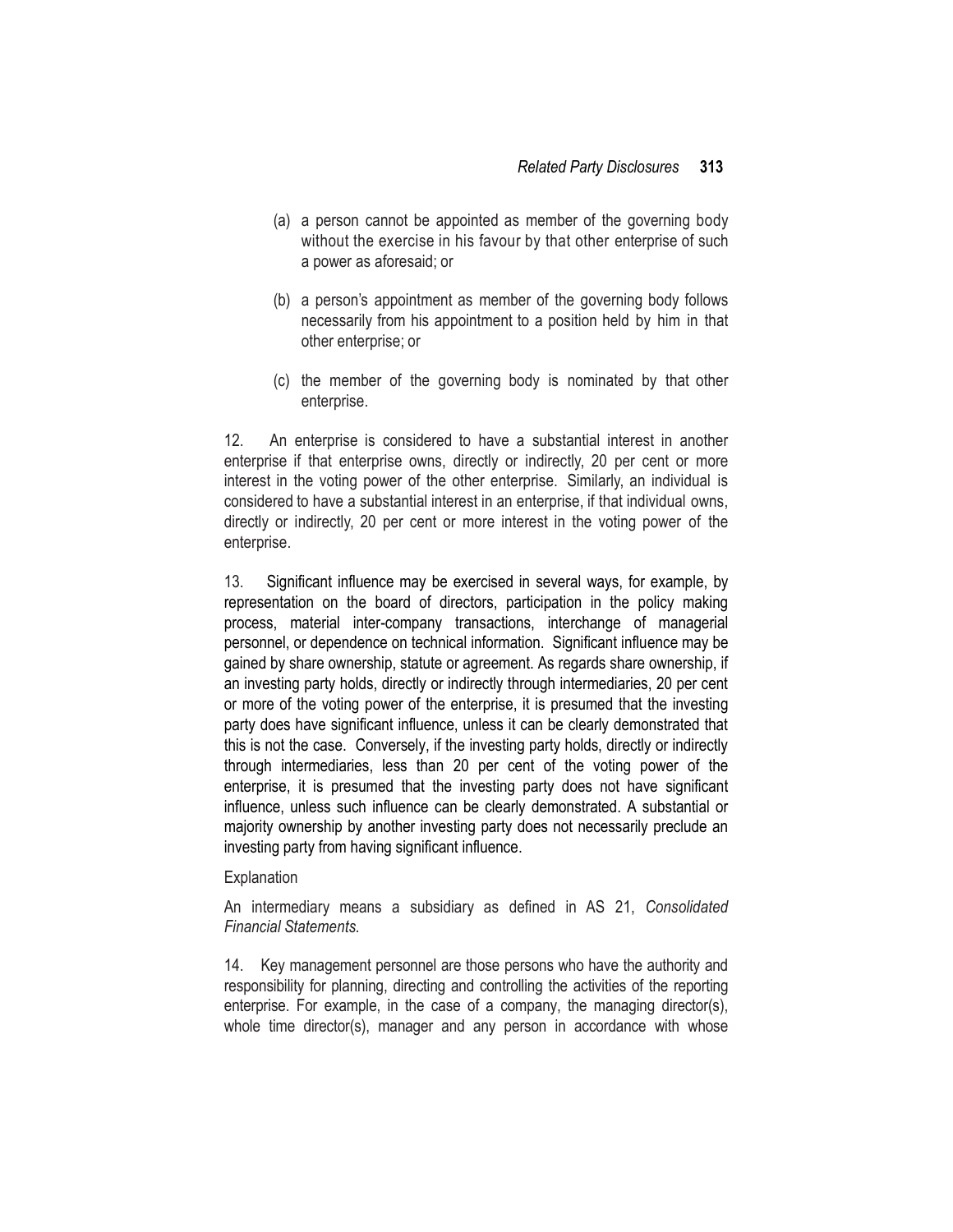directions or instructions the board of directors of the company is accustomed to act, are usually considered key management personnel.

**Explanation** 

A non-executive director of a company is not considered as a key management person under this Standard by virtue of merely his being a director unless he has the authority and responsibility for planning, directing and controlling the activities of the reporting enterprise. The requirements of this Standard are not applied in respect of a non-executive director even enterprise, unless he falls in any of the categories in paragraph 3 of this Standard.

# **The Related Party Issue**

15. Related party relationships are a normal feature of commerce and business. For example, enterprises frequently carry on separate parts of their activities through subsidiaries or associates and acquire interests in other enterprises - for investment purposes or for trading reasons - that are of sufficient proportions for the investing enterprise to be able to control or exercise significant influence on the financial and/or operating decisions of its investee.

16. Without related party disclosures, there is a general presumption that transactions reflected in financial statements are consummated on an arm'slength basis between independent parties. However, that presumption may not be valid when related party relationships exist because related parties may enter into transactions which unrelated parties would not enter into. Also, transactions between related parties may not be effected at the same terms and conditions as between unrelated parties. Sometimes, no price is charged in related party transactions, for example, free provision of management services and the extension of free credit on a debt. In view of the aforesaid, the resulting accounting measures may not represent what they usually would be expected to represent. Thus, a related party relationship could have an effect on the financial position and operating results of the reporting enterprise.

17. The operating results and financial position of an enterprise may be affected by a related party relationship even if related party transactions do not occur. The mere existence of the relationship may be sufficient to affect the transactions of the reporting enterprise with other parties. For example, a subsidiary may terminate relations with a trading partner on acquisition by the holding company of a fellow subsidiary engaged in the same trade as the former partner. Alternatively, one party may refrain from acting because of the control or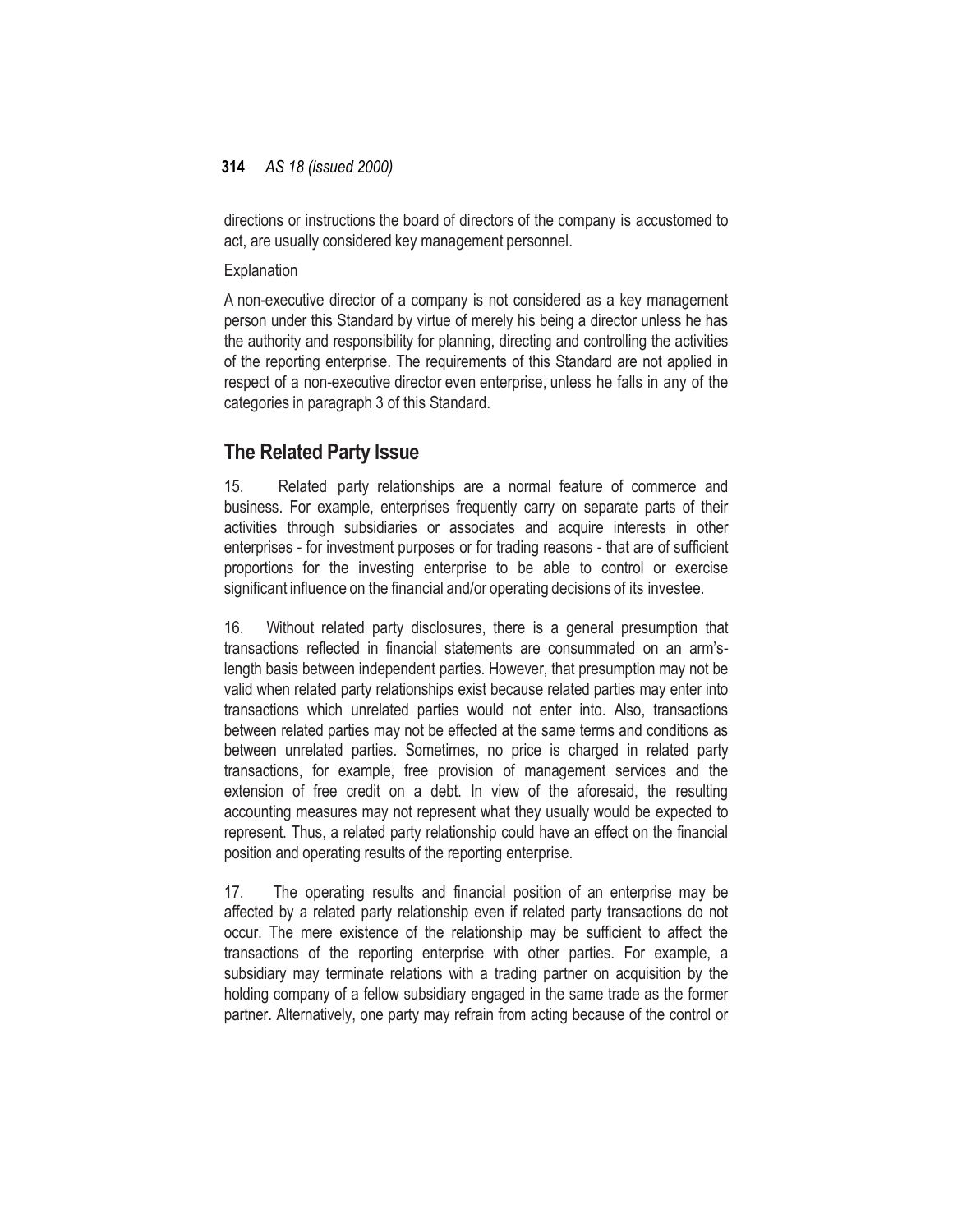significant influence of another - for example, a subsidiary may be instructed by its holding company not to engage in research and development.

18. Because there is an inherent difficulty for management to determine the effect of influences which do not lead to transactions, disclosure of such effects is not required by this Standard.

19. Sometimes, transactions would not have taken place if the related party relationship had not existed. For example, a company that sold a large proportion of its production to its holding company at cost might not have found an alternative customer if the holding company had not purchased the goods.

## **Disclosure**

20. The statutes governing an enterprise often require disclosure in financial statements of transactions with certain categories of related parties. In particular, attention is focussed on transactions with the directors or similar key management personnel of an enterprise, especially their remuneration and borrowings, because of the fiduciary nature of their relationship with the enterprise.

#### *21. Name of the related party and nature of the related party relationship where control exists should be disclosed irrespective of whether or not there have been transactions between the related parties.*

22. Where the reporting enterprise controls, or is controlled by, another party, this information is relevant to the users of financial statements irrespective of whether or not transactions have taken place with that party. This is because the existence of control relationship may prevent the reporting enterprise from being independent in making its financial and/or operating decisions. The disclosure of the name of the related party and the nature of the related party relationship where control exists may sometimes be at least as relevant in appraising an enterprise's prospects as are the operating results and the financial position presented in its financial statements. Such a related party may establish the enterprise's credit standing, determine the source and price of its raw materials, and determine to whom and at what price the product is sold.

#### *23. If there have been transactions between related parties, during the existence of a related party relationship, the reporting enterprise should disclose the following:*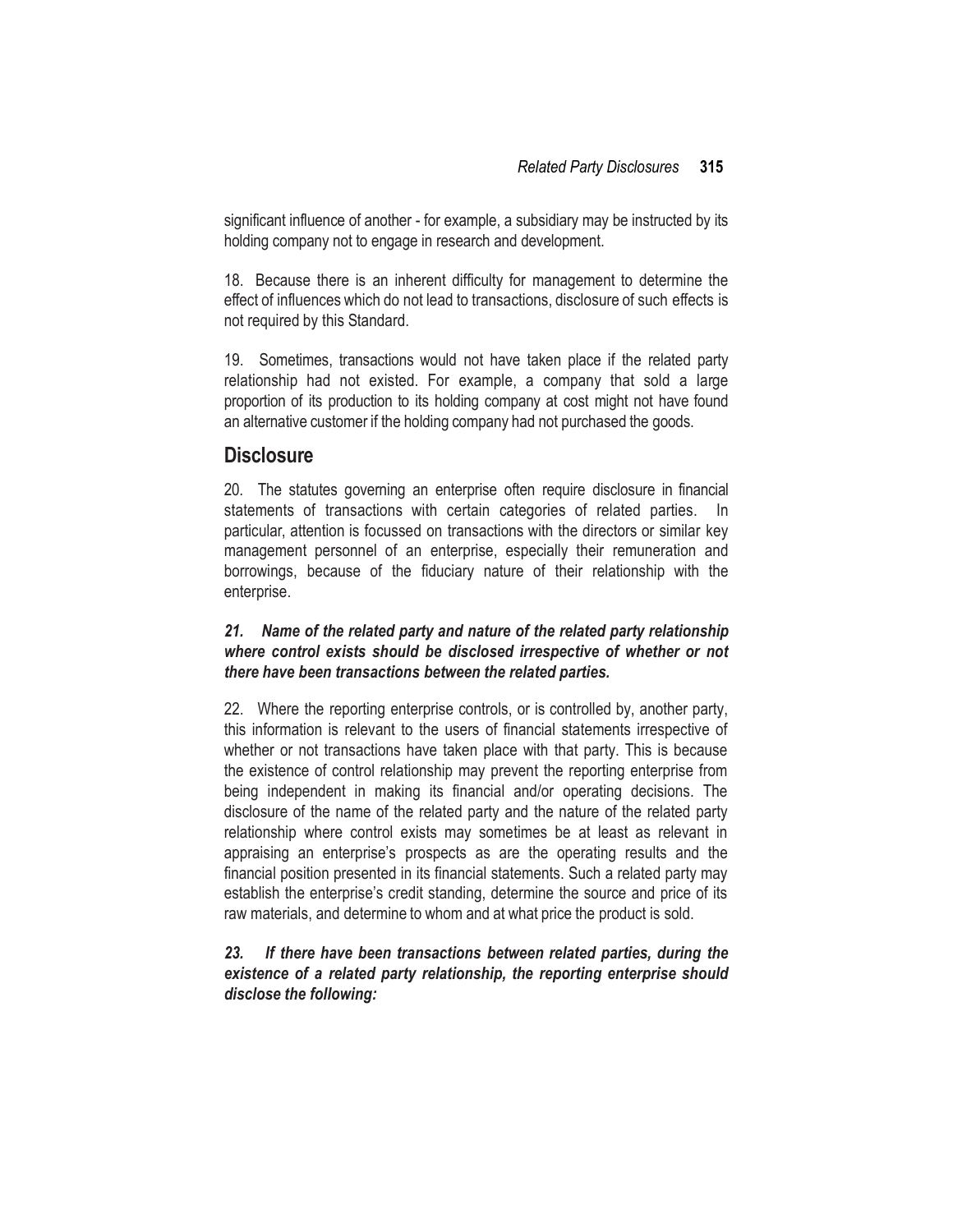- *(i) the name of the transacting related party;*
- *(ii) a description of the relationship between the parties;*
- *(iii) a description of the nature of transactions;*
- *(iv) volume of the transactions either as an amount or as an appropriate proportion;*
- *(v) any other elements of the related party transactions necessary for an understanding of the financial statements;*
- *(vi) the amounts or appropriate proportions of outstanding items pertaining to related parties at the balance sheet date and provisions for doubtful debts due from such parties at that date; and*
- *(vii) amounts written off or written back in the period in respect of debts due from or to related parties.*

24. The following are examples of the related party transactions in respect of which disclosures may be made by a reporting enterprise:

- (a) purchases or sales of goods (finished or unfinished);
- (b) purchases or sales of fixed assets;
- (c) rendering or receiving of services;
- (d) agency arrangements;
- (e) leasing or hire purchase arrangements;
- (f) transfer of research and development;
- (g) licence agreements;
- (h) finance (including loans and equity contributions in cash or in kind);
- (i) guarantees and collaterals; and
- (j) management contracts including for deputation of employees.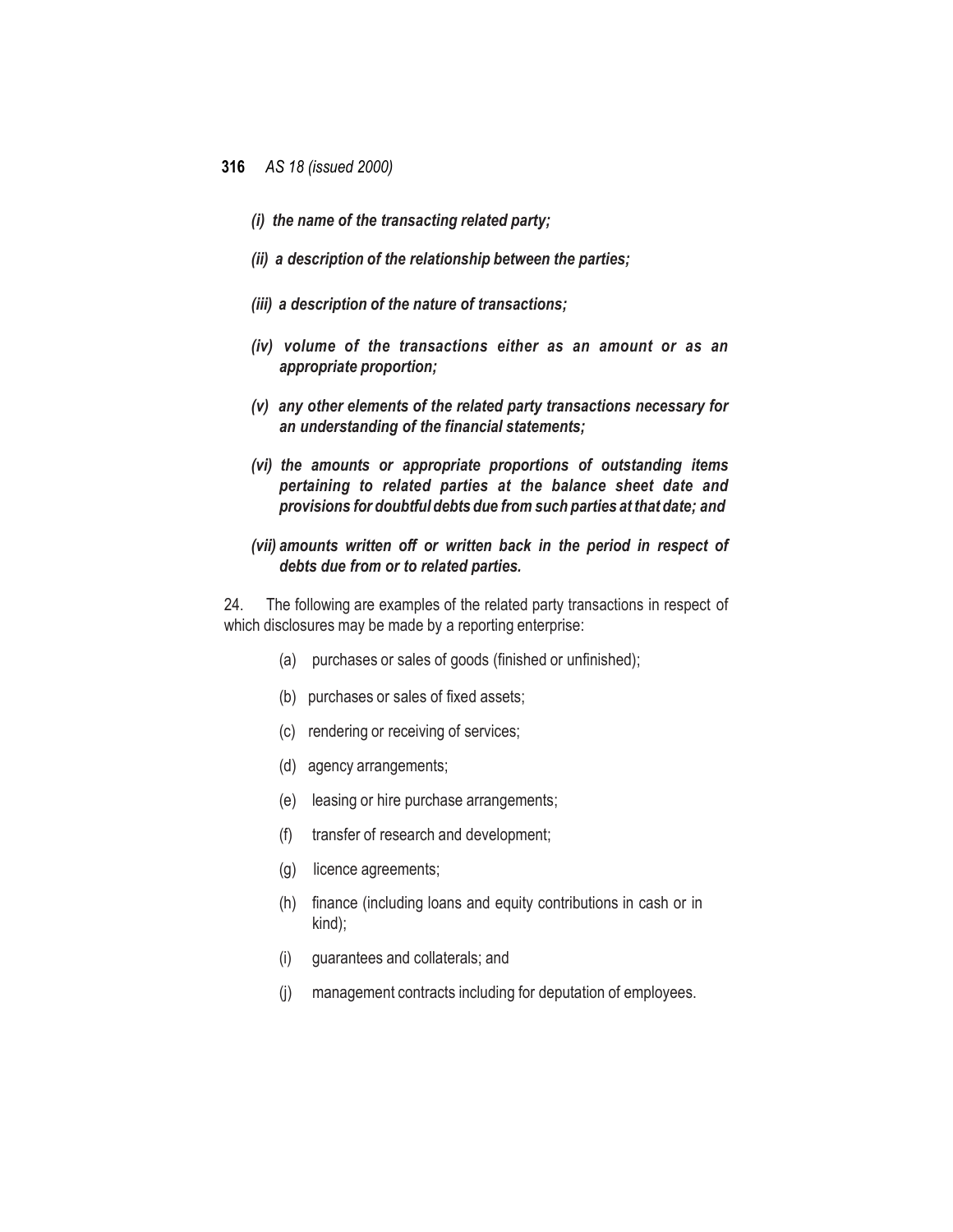25. Paragraph 23 (v) requires disclosure of 'any other elements of the related party transactions necessary for an understanding of the financial statements'. An example of such a disclosure would be an indication that the transfer of a major asset had taken place at an amount materially different from that obtainable on normal commercial terms.

*26. Items of a similar nature may be disclosed in aggregate by type of related party except when seperate disclosure is necessary for an understanding of the effects of related party transactions on the financial statements of the reporting enterprise.*

Explanation:

#### *Type of related party means each related party relationship described in paragraph 3 above.*

27. Disclosure of details of particular transactions with individual related parties would frequently be too voluminous to be easily understood. Accordingly, items of a similar nature may be disclosed in aggregate by type of related party. However, this is not done in such a way as to obscure the importance of significant transactions. Hence, purchases or sales of goods are not aggregated with purchases or sales of fixed assets. Nor a material related party transaction with an individual party is clubbed in an aggregated disclosure.

Explanation:

- (a) Materiality primarily depends on the facts and circumstances of each case. In deciding whether an item or an aggregate of items is material, the nature and the size of the item(s) are evaluated together. Depending on the circumstances, either the nature or the size of the item could be the determining factor. As regards size, for the purpose of applying the test of materiality as per this paragraph, ordinarily a related party transaction, the amount of which is in excess of 10% of the total related party transactions of the same type (such as purchase of goods), is considered material, unless on the basis of facts and circumstances of the case it can be concluded that even a transaction of less than 10% is material. As regards nature, ordinarily the related party transactions which are not entered into in the normal course of the business of the reporting enterprise are considered material subject to the facts and circumstances of the case.
- (b) The manner of disclosure required by paragraph 23, read with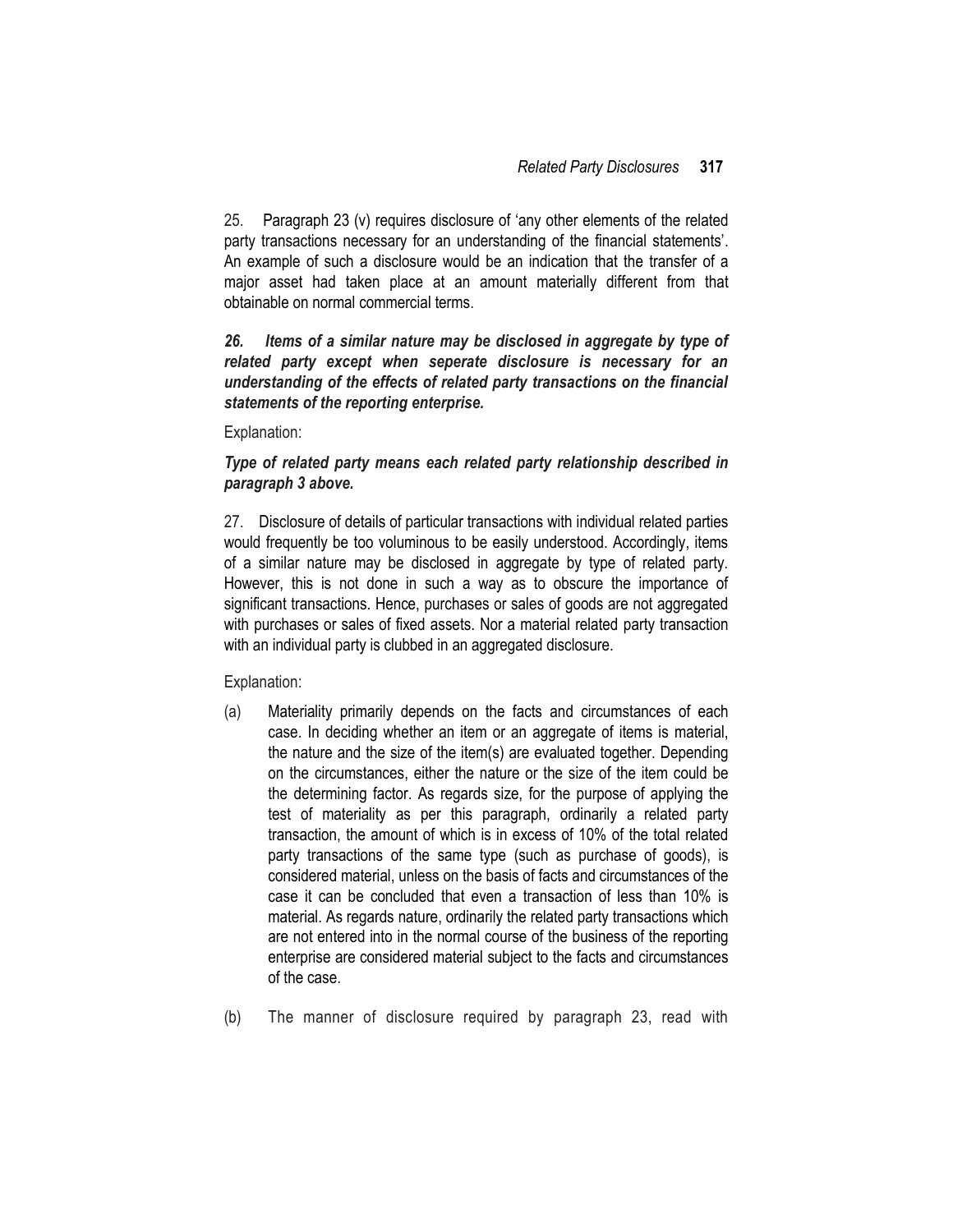paragraph 26, is illustrated in the Illustration attached to the Standard.

#### *Illustration*

*Note: This illustration does not form part of the Accounting Standard. Its purpose is to assist in clarifying the meaning of the Accounting Standard.*

The manner or disclosures required by paragraphs 23 and 26 of AS 18 is illustrated as below. It may be noted that the format given below is merely illustrative in nature and is not exhaustive.

|                                                               | Holding<br>Company | Subsi-<br>diarie<br>s | Fellow<br>Subsi-<br>diaries | Assoc-<br>iates | Key<br>Manage-<br>ment<br>Personnel | Relatives<br>Total of<br>Key<br>Manage-<br>ment<br>Personnel |
|---------------------------------------------------------------|--------------------|-----------------------|-----------------------------|-----------------|-------------------------------------|--------------------------------------------------------------|
| Purchases of goods<br>Sale of goods<br>Purchase of fixed      |                    |                       |                             |                 |                                     |                                                              |
| assets<br>Sale of fixed assets<br>Rendering of                |                    |                       |                             |                 |                                     |                                                              |
| services<br>Receiving of<br>services                          |                    |                       |                             |                 |                                     |                                                              |
| Agency<br>arrangements<br>Leasing or hire                     |                    |                       |                             |                 |                                     |                                                              |
| purchase<br>arrangements                                      |                    |                       |                             |                 |                                     |                                                              |
| Transfer of research<br>and development<br>Licence agreements |                    |                       |                             |                 |                                     |                                                              |
| Finance (including<br>loans and equity                        |                    |                       |                             |                 |                                     |                                                              |
| contributions in cash<br>or in kind)<br>Guarantees and        |                    |                       |                             |                 |                                     |                                                              |
| collaterals<br>Management                                     |                    |                       |                             |                 |                                     |                                                              |
| contracts including<br>for deputation of<br>employees         |                    |                       |                             |                 |                                     |                                                              |